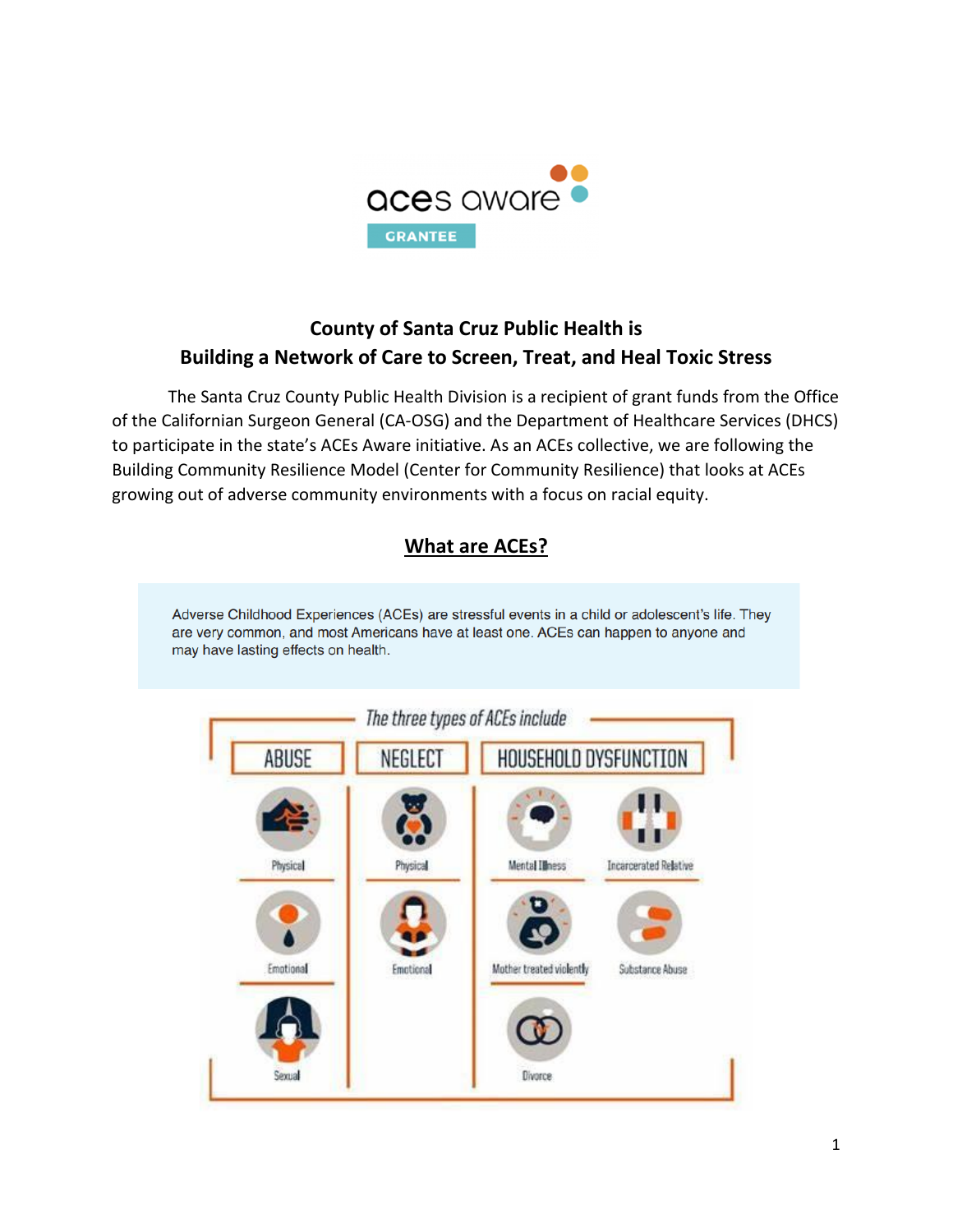#### **Why do ACEs Matter?**

Science shows that negative experiences can have long-term effects on children's brains and bodies due to a toxic stress response. Toxic stress from an ACE is different than the everyday stress that all children experience. This type of stress can lead to health problems, and affect behavior, learning, and mental health. **See the chart below for examples.**

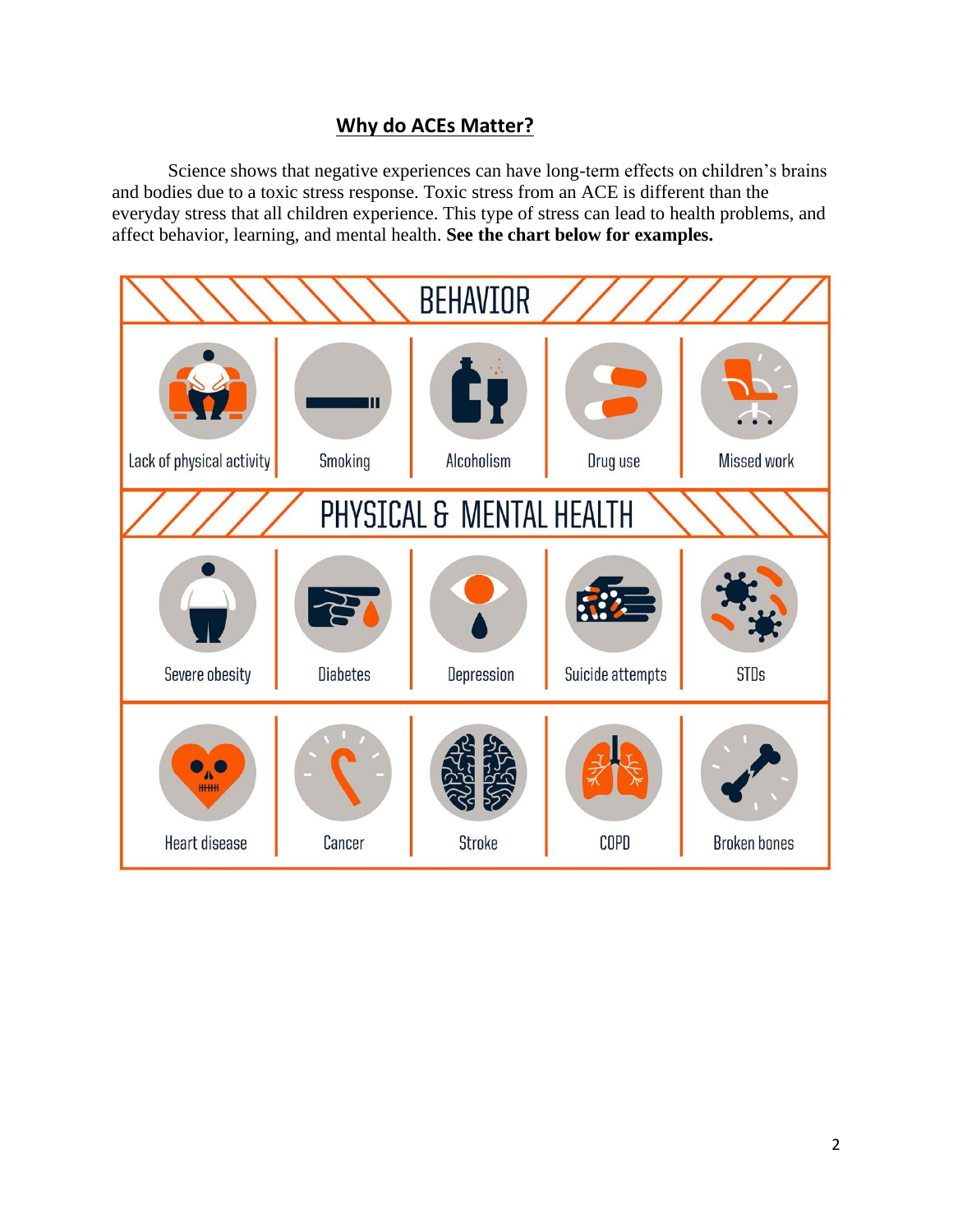#### **Healing ACEs:**

#### **The Good News:**

ACEs increase risk, but they do not have to lead to health problems. When adults consistently care for children and offer support, it creates feelings of safety and security. Children trust their caregivers will lovingly meet their needs. This feeling of security is good for developing healthy brains and bodies. The Stress Busters below are proven to help reduce the level of stress and the potential negative effects of ACEs.



For specific "stress busting" strategies for your family, check out California Surgeon [General's Playbook: Stress Relief during COVID-19.](https://files.covid19.ca.gov/pdf/wp/california-surgeon-general_stress-busting-playbook_draft-v2clean_ada-04072020.pdf)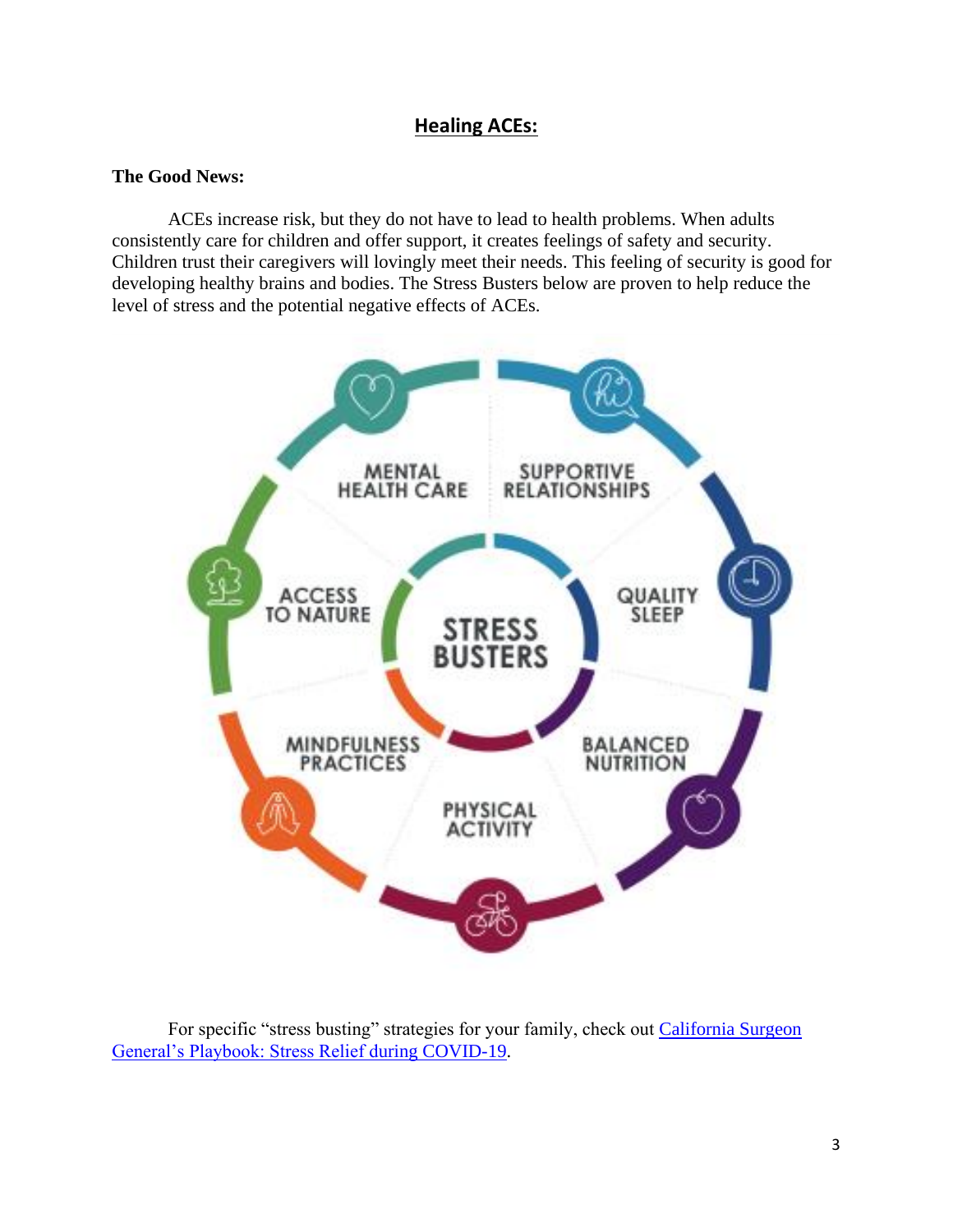# **County of Santa Cruz Public Health is Building a Network of Care to Screen, Treat, and Heal Toxic Stress**

Santa Cruz County Health Officer Dr. Gail Newel has declared racism a public health emergency. As an ACEs collective, we have committed to Building Community Resilience Model (Center for Community Resilience) that looks at ACEs growing out of adverse community environments with a focus on racial equity.

### **The Pair of ACEs Tree**

ACES, in the context of adverse community environments, assault the developing minds of children and negatively impact health across the lifespan. In Building Community Resilience, we understand that many adverse childhood experiences can be linked to policy and systems driven inequities.

The **Pair of ACEs** tree illustrates the relationship between ACEs experienced at the individual level within a family, and adverse community environments. The Pair of ACEs tree shows the issues we aim to address by engaging with diverse stakeholders in developing policy goals to address adversity rooted in systems and communities. By asking the question **"What's in your soil?"** communities can begin to set goals and implement policy and practice change that builds community resilience (second tree).

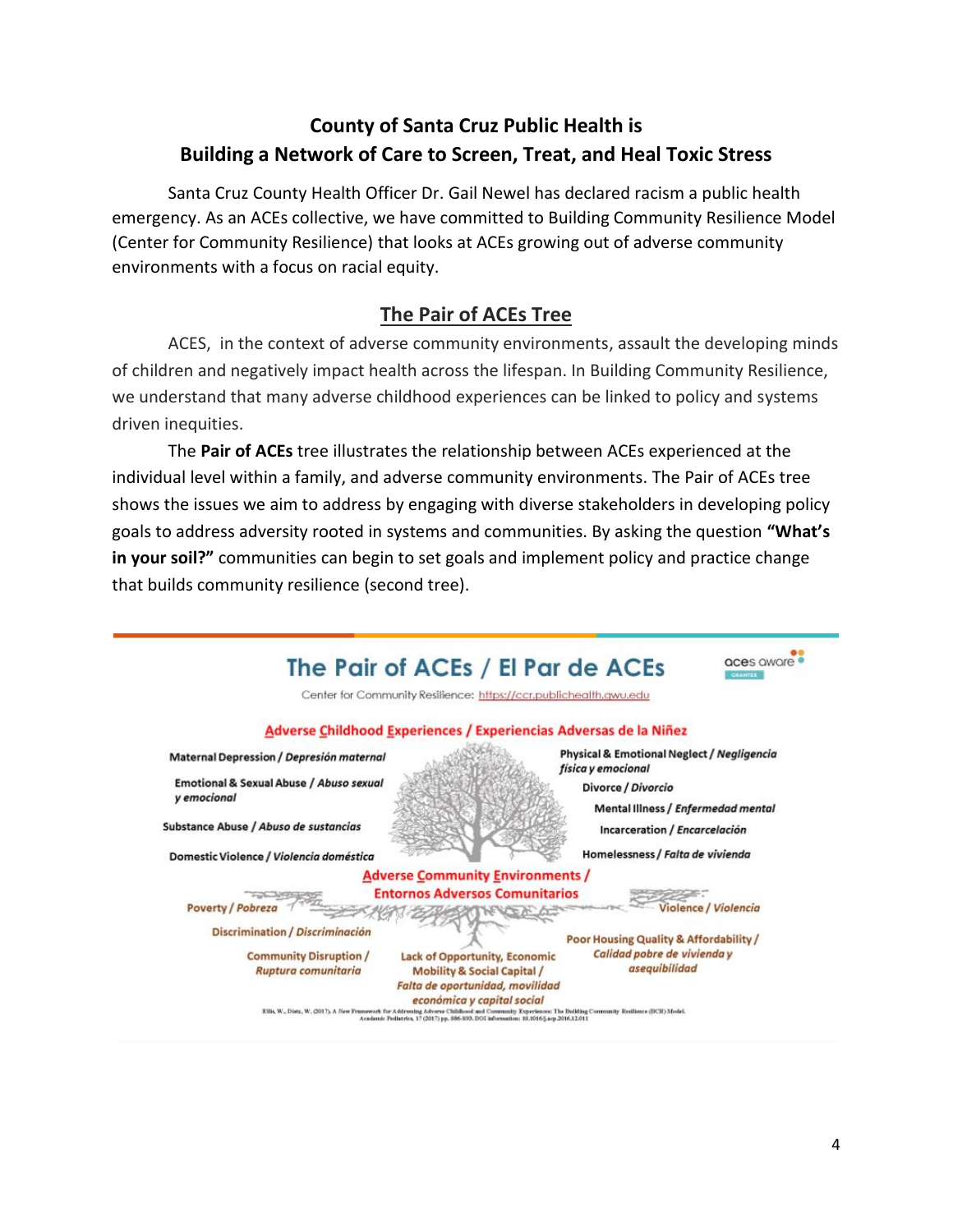# **Building Community Resilience / Creando la resiliencia comunitaria**



#### **For more information about ACEs:**

- ➢ [Take the ACEs Quiz -](https://americanspcc.org/take-the-aces-quiz/) American SPCC
- $\triangleright$  Home | ACEs Aware [Take action. Save lives.](https://www.acesaware.org/)
- ➢ [Adverse Childhood Experiences \(ACEs\) \(cdc.gov\)](https://www.cdc.gov/violenceprevention/aces/index.html)
- ➢ Learn about and read the original groundbreaking CDC-Kaiser ACE study here: [About the CDC-Kaiser ACE Study |Violence Prevention|Injury Center|CDC](https://www.cdc.gov/violenceprevention/aces/about.html?CDC_AA_refVal=https%3A%2F%2Fwww.cdc.gov%2Fviolenceprevention%2Facestudy%2Fabout.html)
- ➢ California's Surgeon General, Dr. Nadine Burke Harris urges all health care providers to join the movement to screen, treat, and heal toxic stress: <https://youtu.be/F8TnhPLxWFY>